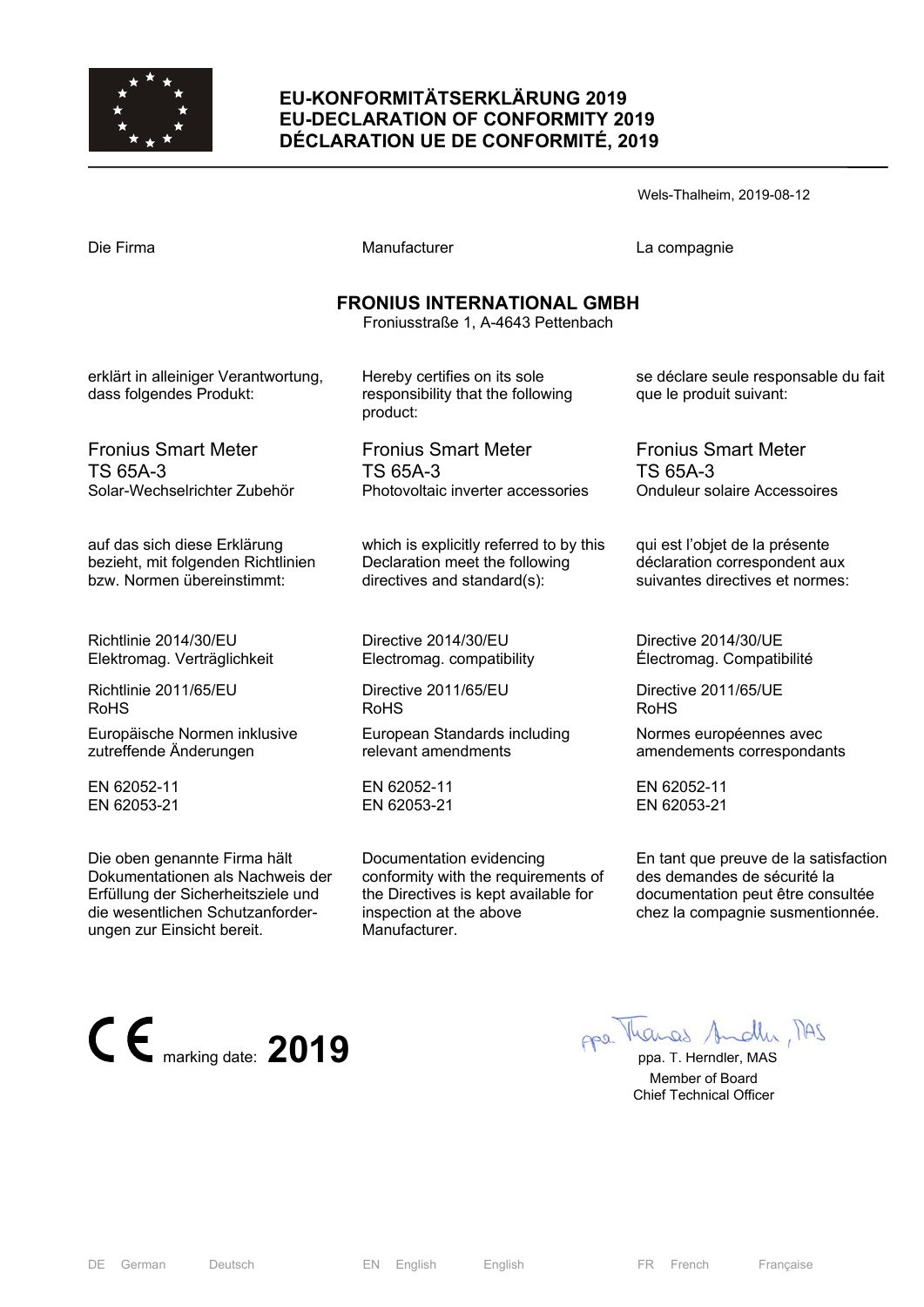

### **EU-DECLARATION OF CONFORMITY 2019 DICHIARAZIONE DI CONFORMITÀ UE, 2019 DECLARACIÓN UE DE CONFORMIDAD, 2019**

Wels-Thalheim, 2019-08-12

Costruttore **Costruttore** La empresa

# **FRONIUS INTERNATIONAL GMBH**

Froniusstraße 1, A-4643 Pettenbach

Hereby certifies on its sole responsibility that the following product:

Fronius Smart Meter TS 65A-3 Photovoltaic inverter accessories

which is explicitly referred to by this Declaration meet the following directives and standard(s):

Directive 2014/30/EU Electromag. compatibility

Directive 2011/65/EU RoHS

European Standards including relevant amendments

EN 62052-11 EN 62053-21

Documentation evidencing conformity with the requirements of the Directives is kept available for inspection at the above Manufacturer.



Con la presente certifica dichiara la sua esclusiva responsabilità che il seguente prodotto:

Fronius Smart Meter TS 65A-3 Accessori inverter solare

al quale è esplicitamente riferita questa dichiarazione, è conforme alle seguente direttive e agli seguenti standard:

Direttiva 2014/30/UE Compatibilità elettromagnetica

Direttiva 2011/65/UE RoHS

Norme europee e rispettive modifiche

EN 62052-11 EN 62053-21

La documentazione attestante la conformità alle richieste delle direttive sarà tenuta a disposizione per ispezioni presso il sopracitato costruttore.

declara bajo su exclusiva responsabilidad que el siguiente producto:

Fronius Smart Meter TS 65A-3 Accesorios para inversores solares

al que se refiere la presente declaración está conforme con las siguientes directivas y normas:

Directiva 2014/30/UE Compatibilidad electromagnética

Directiva 2011/65/UE RoHS

Normas europeas incluidas las modificaciones correspondientes

EN 62052-11 EN 62053-21

La empresa mencionada anteriormente tiene a disposición para inspección los documentos que confirman el cumplimiento de los objetivos de seguridad y los requisitos de protección esenciales.

 Member of Board Chief Technical Officer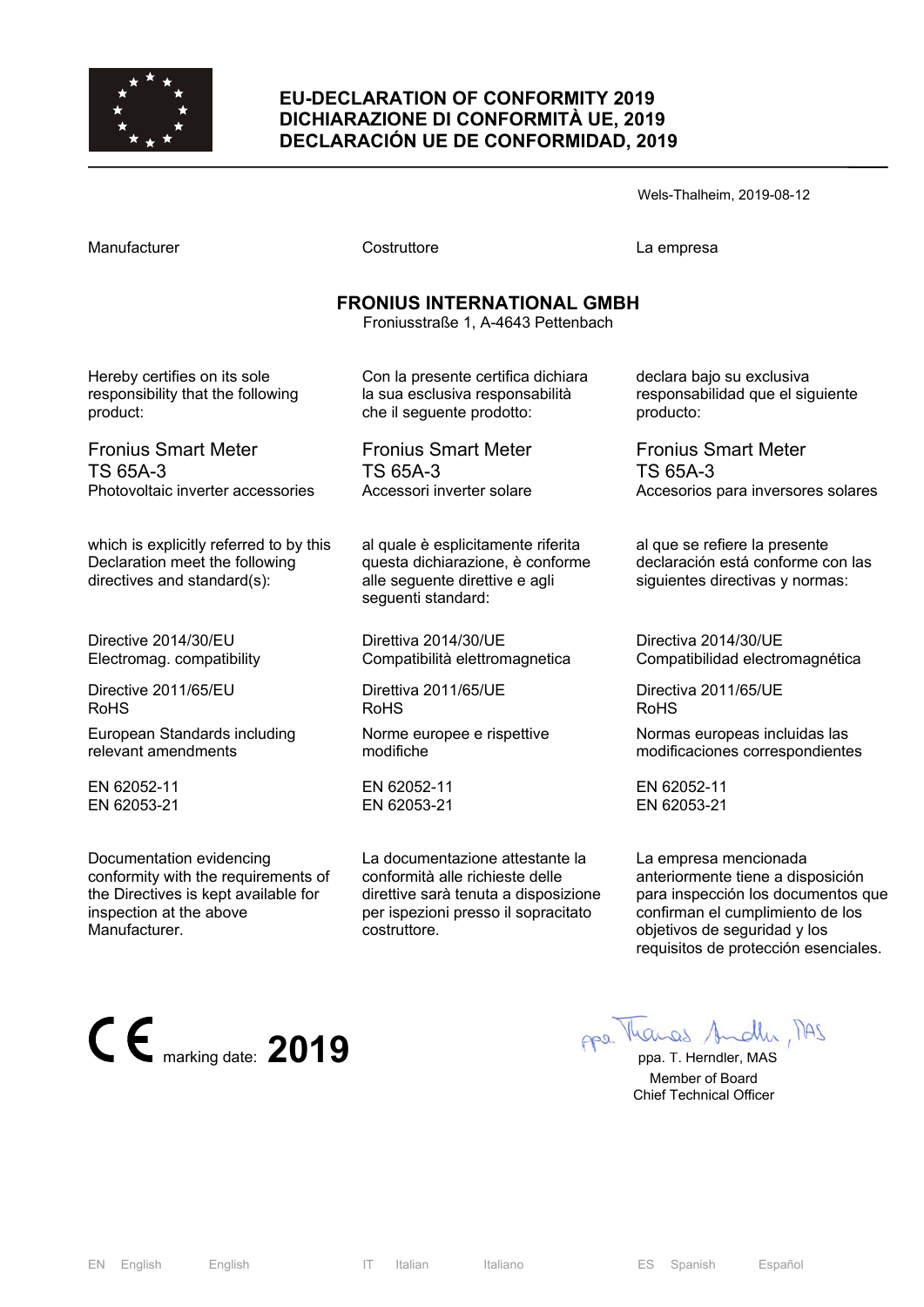

### **EU-OVERENSSTEMMELSESERKLÆRING 2019 EU-CONFORMITEITSVERKLARING 2019 DECLARAÇÃO UE DE CONFORMIDADE, 2019**

Wels-Thalheim, 2019-08-12

|                                   | Froniusstraße 1, A-4643 Pettenbach                                       |                                                                       |
|-----------------------------------|--------------------------------------------------------------------------|-----------------------------------------------------------------------|
| d erklærer vi, at følgende<br>:t: | verklaart in enige<br>verantwoordelijkheid, dat het<br>volgende product: | na qualidade de único responsável,<br>declara que o seguinte produto: |
| us Smart Meter                    | <b>Fronius Smart Meter</b>                                               | <b>Fronius Smart Meter</b>                                            |
| 5А-3                              | TS 65A-3                                                                 | TS 65A-3                                                              |
| evekselretter Tilbehør            | Solar-inverter toebehoren                                                | Acessórios do conversor solar                                         |
| enne erklæring vedrører,          | waarop deze verklaring betrekking                                        | que diz respeito à presente                                           |
| er overens med følgende           | heeft, met volgende richtlijnen resp.                                    | declaração, cumpre as seguintes                                       |
| er og standarder:                 | normen overeenstemt:                                                     | directivas e normas:                                                  |
| v 2014/30/EU                      | Richtlijn 2014/30/EU                                                     | Directiva 2014/30/UE                                                  |
| magnetisk kompatibilitett         | Elektromag. Verdraagzaamheid                                             | Compatibilidade electromagnética                                      |
| v 2011/65/EU                      | Richtlijn 2011/65/EU<br><b>RoHS</b>                                      | Directiva 2011/65/UE<br><b>RoHS</b>                                   |
| æiske standarder inklusive        | Europese normen incl. bijbehorende                                       | Normas Europeias incluindo                                            |
| าte ændringer                     | wijzigingsbladen                                                         | emendas aplicáveis                                                    |
| 052-11                            | EN 62052-11                                                              | EN 62052-11                                                           |
| 053-21                            | EN 62053-21                                                              | EN 62053-21                                                           |

documentatie als bewijs voor de

inzage gereed.

De hierboven genoemde firma houdt vervulling van de veiligheidsdoelen en de essentiële veiligheidseisen ter A empresa acima mencionada mantém a documentação para consulta disponível, a título de comprovação do cumprimento dos objectivos de segurança e dos requisitos de segurança essenciais.

# **FRONIUS INTERNATIONAL GMBH**

Virksomheden **De firma** De firma A empresa

Herme produk

Froniu  $TS<sub>65</sub>$ Solcelle

som de stemme direktiv

Direktiv Elektro

Direktiv RoHS

Europa relevan

EN 620 EN 620

Ovennævnte virksomhed opbevarer dokumentation som bevis for opfyldelsen af sikkerhedsmålene og de grundlæggende beskyttelseskrav, således at det er muligt at få indsigt i denne dokumentation.



 Member of Board Chief Technical Officer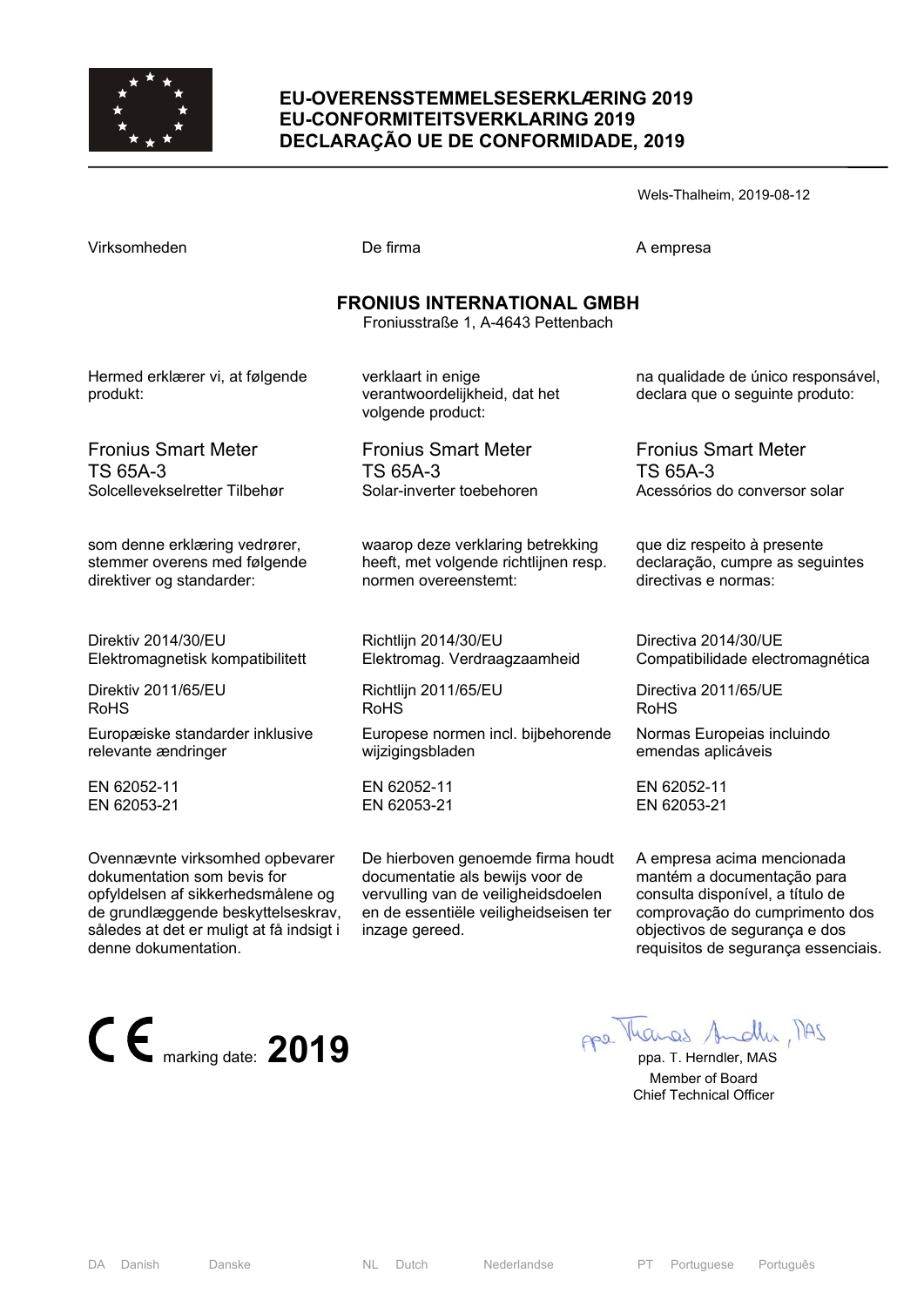

# **EU-MEGFELELŐSÉGI NYILATKOZAT 2019 EÚ VYHLÁSENIE O ZHODE 2019 EU PROHLÁŠENÍ O SHODĚ 2019**

Wels-Thalheim, 2019-08-12

|                                                                    | <b>FRONIUS INTERN</b><br>Froniusstraße 1, A |
|--------------------------------------------------------------------|---------------------------------------------|
| a saját kizárólagos felelősségére<br>nyilatkozza, hogy a következő | prehlasuje na vlast<br>zodpovednosť, že     |

Fronius Smart Meter TS 65A-3

Szolár inverter tartozék

termék:

a saját kizárólagos felelősségére nyilatkozza, hogy a következő termék:

2014/30/EU irányelv Elektromágneses összeférhetőség

2011/65/EU irányelv RoHS

az európai szabványoknak, beleértve a változtatásokat is

EN 62052-11 EN 62053-21

A fent említett vállalat a dokumentációkat betekintés céljára készenlétben tartja, a biztonsági célkitűzések teljesítésének és a lényeges biztonsági követelmények teljesítésének a bizonyítására.



A vállalat **A** vállalat Společnost **Výrobca** Společnost Společnost

# **FAATIONAL GMBH**

-4643 Pettenbach

tnú zodpovednosť, že následujúcí výrobok:

Fronius Smart Meter TS 65A-3 Fotovoltaické invertorové zariadenie

na ktorý sa toto prehlasenie o shode vzťahuje, zodpovedá následujúcím predpisom a normam:

Smernica 2014/30/EÚ o elektromagnetickej kompatibilite

Smernica 2011/65/EÚ RoHS Európske normy vrátane príslušných zmien

EN 62052-11 EN 62053-21

Výššie uvedená firma udržuje technickú dokumentáciu ako dókaz naplňovánia bezpečnostných a ochranných požiadaviek a je pripravená predložit ju k nahliadnutiu.

prohlašuje s výhradní zodpovědností, že následující výrobek:

Fronius Smart Meter TS 65A-3 Příslušenství solárního střídače

na který se toto prohlášení vztahuje, odpovídá následujícím směrnicím, resp. normám:

Směrnice 2014/30/EU Elektromagnetické kompatibility

Směrnice 2011/65/EU RoHS

Evropské normy včetně případných změn

EN 62052-11 EN 62053-21

Výše uvedená společnost uchovává dokumentaci k nahlédnutí jako důkaz splnění bezpečnostních cílů a podstatných ochranných opatření.

 Member of Board Chief Technical Officer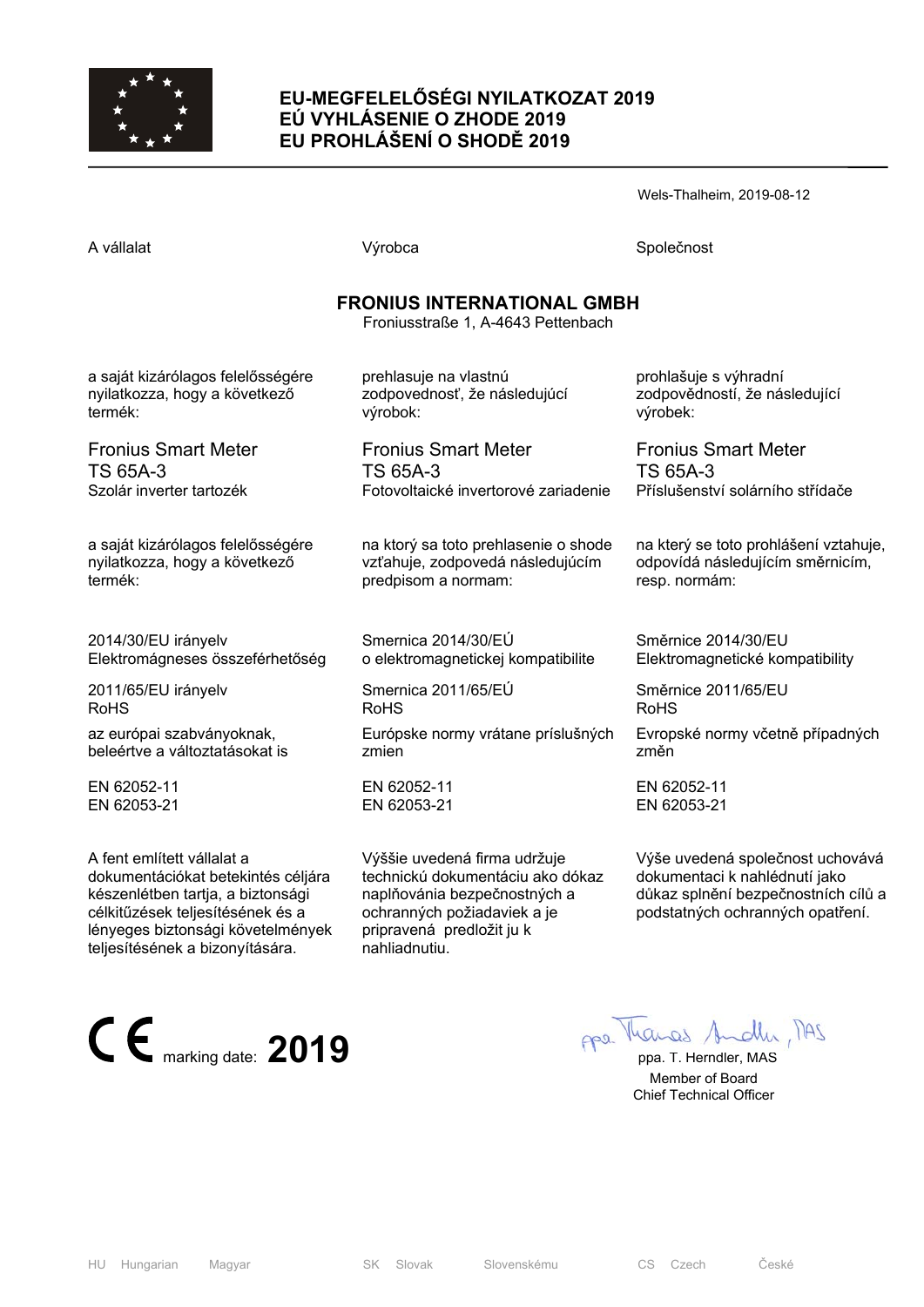

## **EU-KONFORMITÄTSERKLÄRUNG 2019 AB UYGUNLUK BEYANI 2019 DEKLARACJA ZGODNOŚCI UE 2019**

Wels-Thalheim, 2019-08-12 Die Firma Üretici firma Firma **FRONIUS INTERNATIONAL GMBH**  Froniusstraße 1, A-4643 Pettenbach

erklärt in alleiniger Verantwortung, dass folgendes Produkt:

Fronius Smart Meter TS 65A-3 Solar-Wechselrichter Zubehör

auf das sich diese Erklärung bezieht, mit folgenden Richtlinien bzw. Normen übereinstimmt:

Richtlinie 2014/30/EU Elektromag. Verträglichkeit

Richtlinie 2011/65/EU RoHS

Europäische Normen inklusive zutreffende Änderungen

EN 62052-11 EN 62053-21

Die oben genannte Firma hält Dokumentationen als Nachweis der Erfüllung der Sicherheitsziele und die wesentlichen Schutzanforderungen zur Einsicht bereit.



işbu belgede aşağıdaki ürünün kendi sorumluluğunda olduğunu onaylar:

Fronius Smart Meter TS 65A-3 Solar inverter aksesuarları

bu beyan ile ilişkili olarak, aşağıdaki yönetmelikleri veya normları yerine getirir:

2014/30/EC sayılı yönetmelik Elektromanyetik Uyumluluk

2011/65/EG sayılı yönetmelik RoHS

İlgili değişiklikleri içeren Avrupa normları

EN 62052-11 EN 62053-21

Yukarıda adı geçen üretici firma dokümanları güvenlik hedeflerini yerine getirme kanıtı olarak ve önemli korunma gereksinimlerine herhangi bir zamanda bakmak için tutar

oświadcza na własną odpowiedzialność, że następujący produkt:

Fronius Smart Meter TS 65A-3 Akcesoria do falowników solarnych

do którego odnosi się niniejsza deklaracja, jest zgodny z następującymi dyrektywami i normami:

Dyrektywa 2014/30/UE Kompatybilność elektromagnetyczna

Dyrektywa 2011/65/UE RoHS

Normy europejskie łącznie z odpowiednimi zmianami

EN 62052-11 EN 62053-21

Wyżej wymieniona firma jest w posiadaniu dokumentacji, stanowiącej świadectwo spełnienia norm bezpieczeństwa i zapewnienia wymaganego poziomu zabezpieczeń, i udostępnia ją na żądanie.

 Member of Board Chief Technical Officer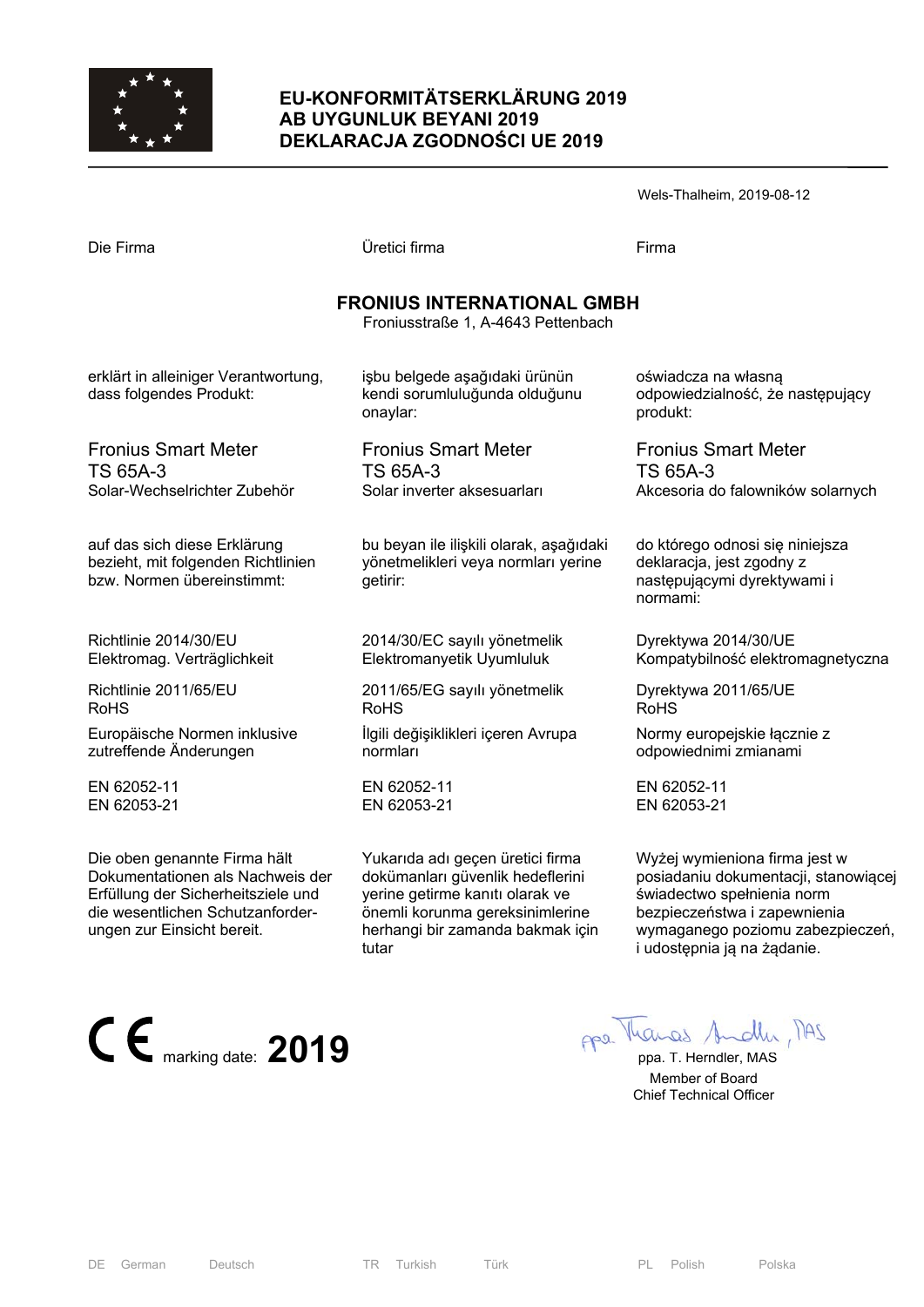

### **EU-DECLARATION OF CONFORMITY 2019 ΔΗΛΩΣΗ ΣΥΜΜΟΡΦΩΣΗΣ ΕΕ 2019 ЕС-ДЕКЛАРАЦИЯ ЗА СЪОТВЕТСТВИЕ 2019**

|                                                                                                          |                                                                                                  | Wels-Thalheim, 2019-08-12                                                                        |
|----------------------------------------------------------------------------------------------------------|--------------------------------------------------------------------------------------------------|--------------------------------------------------------------------------------------------------|
| Manufacturer                                                                                             | Η εταιρεία                                                                                       | Фирма                                                                                            |
|                                                                                                          | <b>FRONIUS INTERNATIONAL GMBH</b><br>Froniusstraße 1, A-4643 Pettenbach                          |                                                                                                  |
| Hereby certifies on its sole<br>responsibility that the following<br>product:                            | δηλώνει με αποκλειστική ευθύνη ότι<br>το κάτωθι προϊόν:                                          | на своя собствена отговорност<br>декларира, че следният продукт:                                 |
| <b>Fronius Smart Meter</b><br>TS 65A-3<br>Photovoltaic inverter accessories                              | <b>Fronius Smart Meter</b><br>TS 65A-3<br>Εξαρτήματα ηλιακού μετατροπέα                          | <b>Fronius Smart Meter</b><br>TS 65A-3<br>Соларен преобразувател<br>принадлежности               |
| which is explicitly referred to by this<br>Declaration meet the following<br>directives and standard(s): | στο οποίο αναφέρεται η παρούσα<br>δήλωση, συμμορφώνεται με τις<br>ακόλουθες οδηγίες και πρότυπα: | за който се отнася тази<br>декларация, съответства на<br>следните директиви, респ.<br>стандарти: |
| Directive 2014/30/EU<br>Electromag. compatibility                                                        | Οδηγία 2014/30/ΕΕ<br>Ηλεκτρομαγν. Συμβατότητα                                                    | Директива 2014/30/ЕС<br>Електромагн. Съвместимост                                                |
| Directive 2011/65/EU<br><b>RoHS</b>                                                                      | Οδηγία 2011/65/ΕΕ<br><b>RoHS</b>                                                                 | Директива 2011/65/ЕС<br><b>RoHS</b>                                                              |
| European Standards including<br>relevant amendments                                                      | Ευρωπαϊκά πρότυπα συμπ. τυχόν<br>τροποποιήσεων                                                   | Европейски норми вкл.<br>съответните изменения                                                   |
| EN 62052-11<br>EN 62053-21                                                                               | EN 62052-11<br>EN 62053-21                                                                       | EN 62052-11<br>EN 62053-21                                                                       |

Η ως άνω αναφερόμενη εταιρεία διατηρεί σε ετοιμότητα για έλεγχο τις τεκμηριώσεις ως απόδειξη της εκπλήρωσης των στόχων ασφαλείας

και των ουσιωδών απαιτήσεωνπροστασίας.

Documentation evidencing conformity with the requirements of the Directives is kept available for inspection at the above Manufacturer.

**CE** marking date: **2019 pp**a. T. Herndler, MAS

като доказателство за покриването на нормите за безопасност и съществените изисквания за безопасност.

Гореспоменатата фирма може да предостави за справка документи

 Member of Board Chief Technical Officer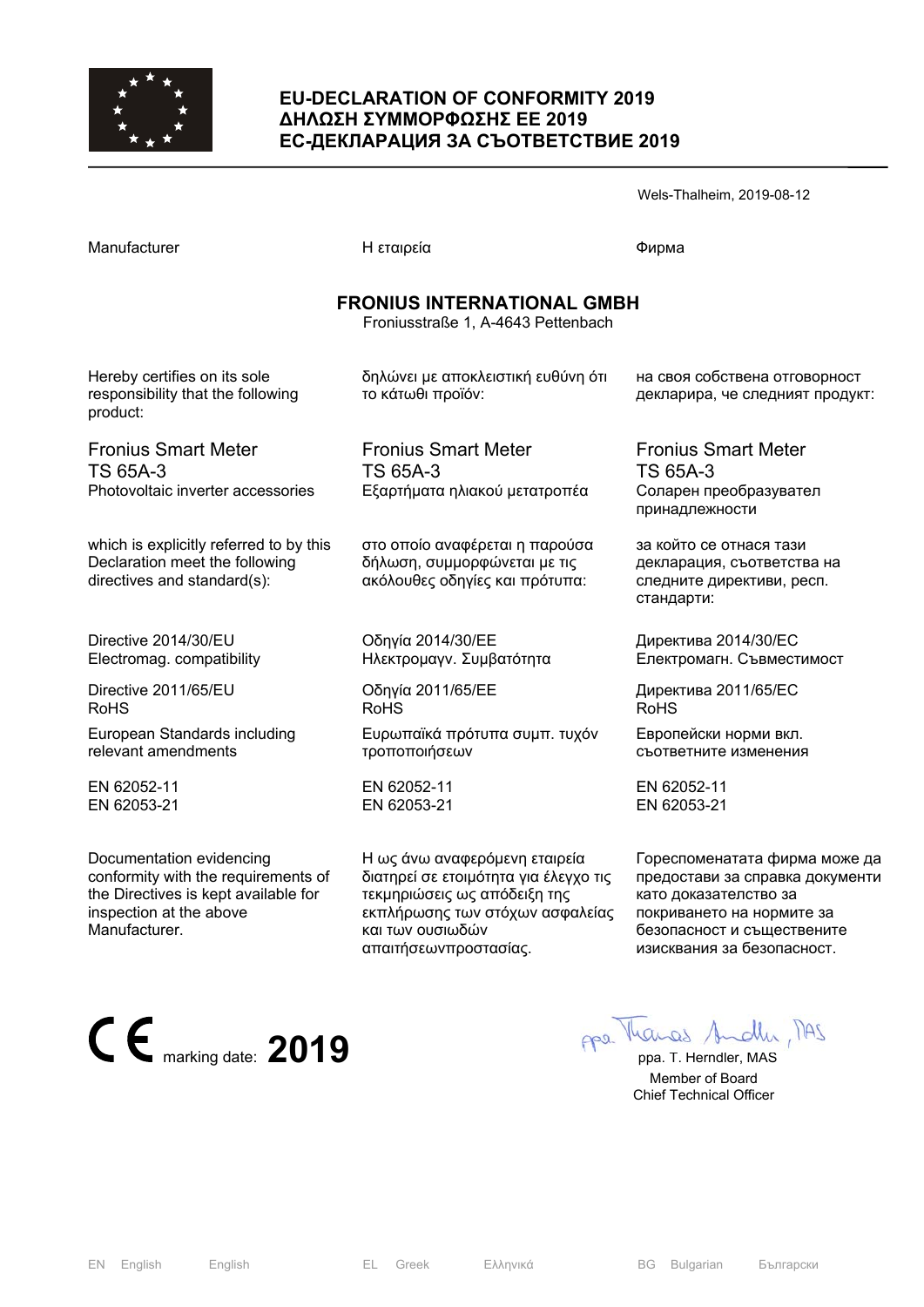

#### **EU-DECLARATION OF CONFORMITY 2019 ES ATITIKTIES DEKLARACIJA 2019 ES ATBILSTĪBAS DEKLARĀCIJA 2019**

Wels-Thalheim, 2019-08-12

Manufacturer **Manufacturer Execute UZņēmums** Bendrovė **UZņēmums** 

# **FRONIUS INTERNATIONAL GMBH**

Froniusstraße 1, A-4643 Pettenbach

Hereby certifies on its sole responsibility that the following product:

Fronius Smart Meter TS 65A-3 Photovoltaic inverter accessories

which is explicitly referred to by this Declaration meet the following directives and standard(s):

Directive 2014/30/EU Electromag. compatibility

Directive 2011/65/EU RoHS

European Standards including relevant amendments

EN 62052-11 EN 62053-21

Documentation evidencing conformity with the requirements of the Directives is kept available for inspection at the above Manufacturer.



pareiškia, kad šis produktas:

prisiimdama visą atsakomybę

Fronius Smart Meter TS 65A-3 Saulės energijos inverterio priedai

kuriam skirta ši deklaracija, atitinka šias normas ir standartus:

Direktyva 2014/30/ES elektromagnetiniu suderinamumu

Direktyva 2011/65/ES RoHS

Europos standartai su atitinkamais pakeitimais

EN 62052-11 EN 62053-21

Pirmiau minėta bendrovė gali bet kada pateikti dokumentus, įrodančius, kas laikomasi saugos tikslų ir esminių saugosreikalavimų. ar pilnu atbildību deklarē, ka turpmāk nosauktais produkts:

Fronius Smart Meter TS 65A-3 Solārā sprieguma invertora piederumi

uz kuru attiecas šī deklarācija, atbilst šādām direktīvām vai standartiem:

Direktīvā 2014/30/ES elektromagnētisko savietojamību

Direktīvā 2011/65/ES RoHS

Eiropas standarti, ieskaitot attiecīgos grozījumus

EN 62052-11 EN 62053-21

Augstāk minētais uzņēmums saglabā dokumentāciju kā apliecinājumu, ka ir izpildīti drošības mērķi un galvenās prasības par aizsardzību.

 Member of Board Chief Technical Officer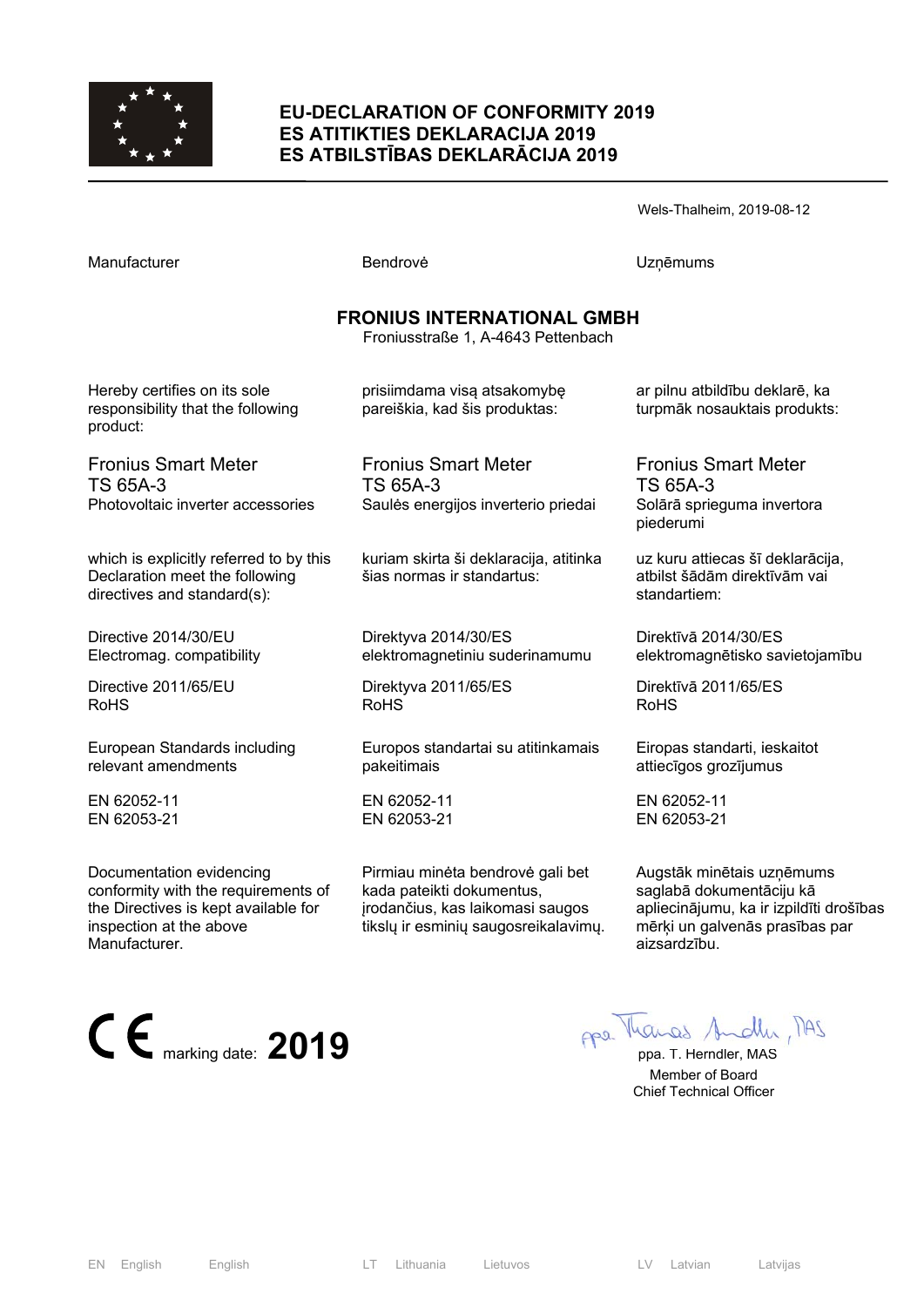

### **EU-KONFORMITÄTSERKLÄRUNG 2019 DECLARAŢIE DE CONFORMITATE CE 2019 IZJAVA O SKLADNOSTI 2019**

Wels-Thalheim, 2019-08-12

Die Firma Firma Podjetje

# **FRONIUS INTERNATIONAL GMBH**

Froniusstraße 1, A-4643 Pettenbach

erklärt in alleiniger Verantwortung, dass folgendes Produkt:

declară pe proprie răspundere că următorul produs:

Fronius Smart Meter TS 65A-3 Solar-Wechselrichter Zubehör

auf das sich diese Erklärung bezieht, mit folgenden Richtlinien bzw. Normen übereinstimmt:

Richtlinie 2014/30/EU Elektromag. Verträglichkeit

Richtlinie 2011/65/EU RoHS

Europäische Normen inklusive zutreffende Änderungen

EN 62052-11 EN 62053-21

Die oben genannte Firma hält Dokumentationen als Nachweis der Erfüllung der Sicherheitsziele und die wesentlichen Schutzanforderungen zur Einsicht bereit.

Fronius Smart Meter TS 65A-3 accesorii pentru invertor solar

la care se referă prezenta declarație, este în conformitate cu directivele şi normele de mai jos:

Directiva 2014/30/EU compatibilitatea electromagnetică

Directiva 2011/65/EU RoHS

Norme europene inclusiv modificările aferente

EN 62052-11 EN 62053-21

Firma numită mai sus păstrează documentaţia necesară ca dovadă a îndeplinirii obiectivelor de securitate si a cerintelor de protectie specifice, pentru a putea fi consultată.

z izključno lastno odgovornostjo izjavlja, da naslednji izdelek:

Fronius Smart Meter TS 65A-3 Pribor za solarni pretvornik

na katerega se nanaša ta razlaga, ustreza naslednjim smernicam oz. normam:

Direktiva 2014/30/EU o elektromagnetni združljivosti

Direktiva 2011/65/EU RoHS

Evropske norme vključno z zadevnimi spremembami

EN 62052-11 EN 62053-21

Zgoraj navedeno podjetje ima za vpogled na voljo dokumentacije kot dokazilo izpolnjevanja varnostnih ciliev in bistvenih zahtev v zvezi z zaščito.



 Member of Board Chief Technical Officer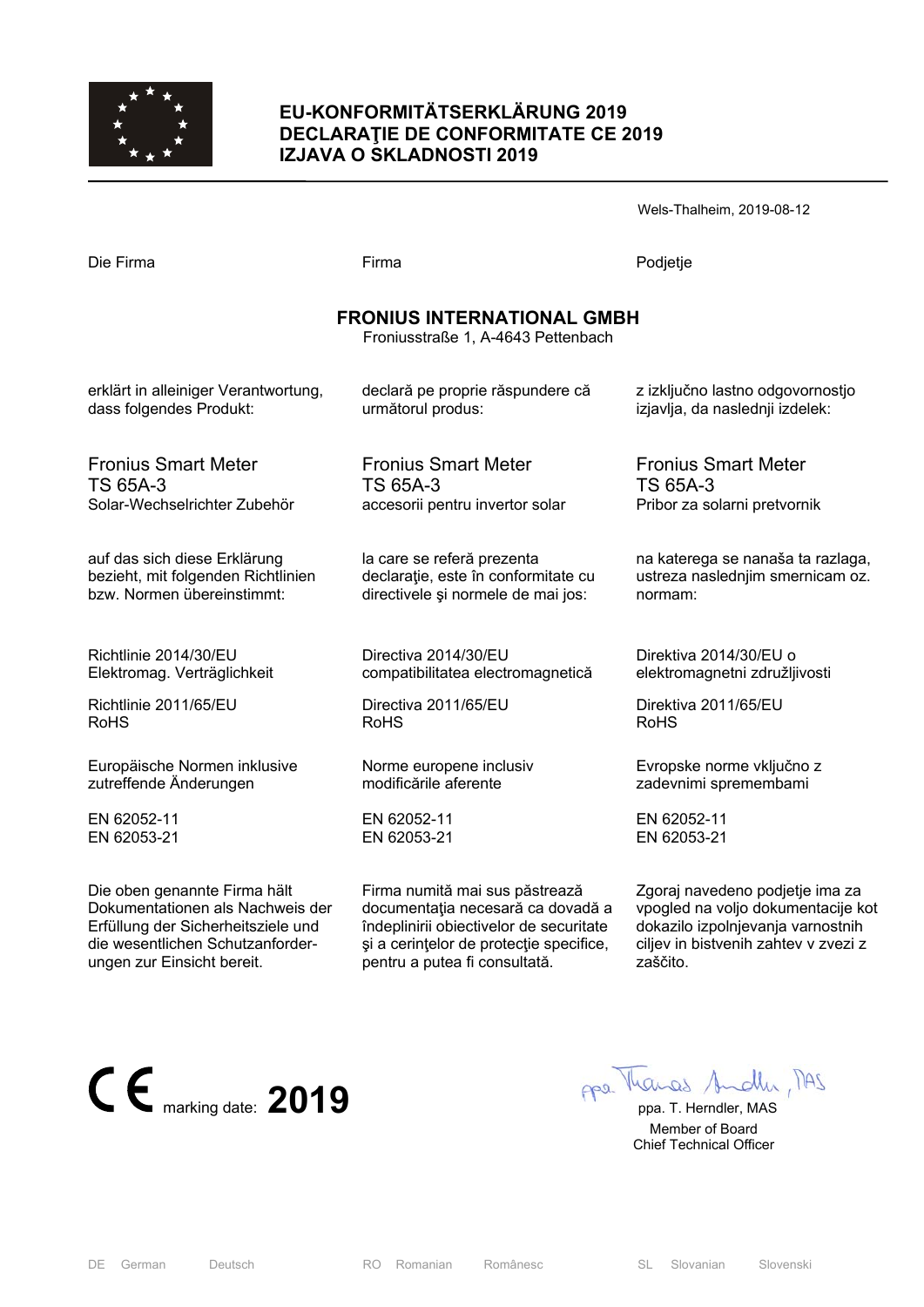

#### **EU-DECLARATION OF CONFORMITY 2019 EU-KONFORMITETSFÖRSÄKRAN 2019 EU-VAATIMUSTENMUKAISUUSVAKUUTUS 2019**

Wels-Thalheim, 2019-08-12

| Manufacturer                                                                  | Företaget                                                               | Yritys                                                                |
|-------------------------------------------------------------------------------|-------------------------------------------------------------------------|-----------------------------------------------------------------------|
|                                                                               | <b>FRONIUS INTERNATIONAL GMBH</b><br>Froniusstraße 1, A-4643 Pettenbach |                                                                       |
| Hereby certifies on its sole<br>responsibility that the following<br>product: | intygar härmed att följande produkt:                                    | ilmoittaa yksinomaisella vastuulla,<br>että seuraava tuote:           |
| <b>Fronius Smart Meter</b>                                                    | <b>Fronius Smart Meter</b>                                              | <b>Fronius Smart Meter</b>                                            |
| <b>TS 65A-3</b>                                                               | <b>TS 65A-3</b>                                                         | <b>TS 65A-3</b>                                                       |
| Photovoltaic inverter accessories                                             | Tillbehör till solcellsväxelriktare                                     | Aurinkoinvertterin tarvikkeet                                         |
| which is explicitly referred to by this                                       | som den här överenskommelsen                                            | johon tämä vakuutus viittaa, on                                       |
| Declaration meet the following                                                | avser, överensstämmer med                                               | seuraavien direktiivien tai                                           |
| directives and standard(s):                                                   | följande direktiv respektive normer:                                    | standardien mukainen:                                                 |
| Directive 2014/30/EU                                                          | Direktiv 2014/30/EU                                                     | Direktiivin 2014/30/EU                                                |
| Electromag. compatibility                                                     | Elektromagnetisk Kompatibilitet                                         | sähkömagneettista yhteensopivuutta                                    |
| Directive 2011/65/EU                                                          | Direktiv 2011/65/EU                                                     | Direktiivin 2011/65/EU                                                |
| <b>RoHS</b>                                                                   | <b>RoHS</b>                                                             | <b>RoHS</b>                                                           |
| European Standards including<br>relevant amendments                           | Europeiska normer, med relevanta<br>ändringar                           | Eurooppalaiset standardit<br>asianmukaiset muutokset mukaan<br>lukien |
| EN 62052-11                                                                   | EN 62052-11                                                             | EN 62052-11                                                           |
| EN 62053-21                                                                   | EN 62053-21                                                             | EN 62053-21                                                           |
| Documentation evidencing                                                      | Det ovan nämnda företaget                                               | Edellä mainittu yritys säilyttää                                      |
| conformity with the requirements of                                           | tillhandahåller dokumentation som                                       | asiakirjoja saatavilla                                                |

styrker att säkerhetsmålen och de grundläggande skyddskraven har

asiakirjoja saatavilla turvallisuustavoitteiden ja olennaisten suojavaatimusten täyttämisen todisteena.



the Directives is kept available for

inspection at the above

Manufacturer.

 Member of Board Chief Technical Officer

uppfyllts.